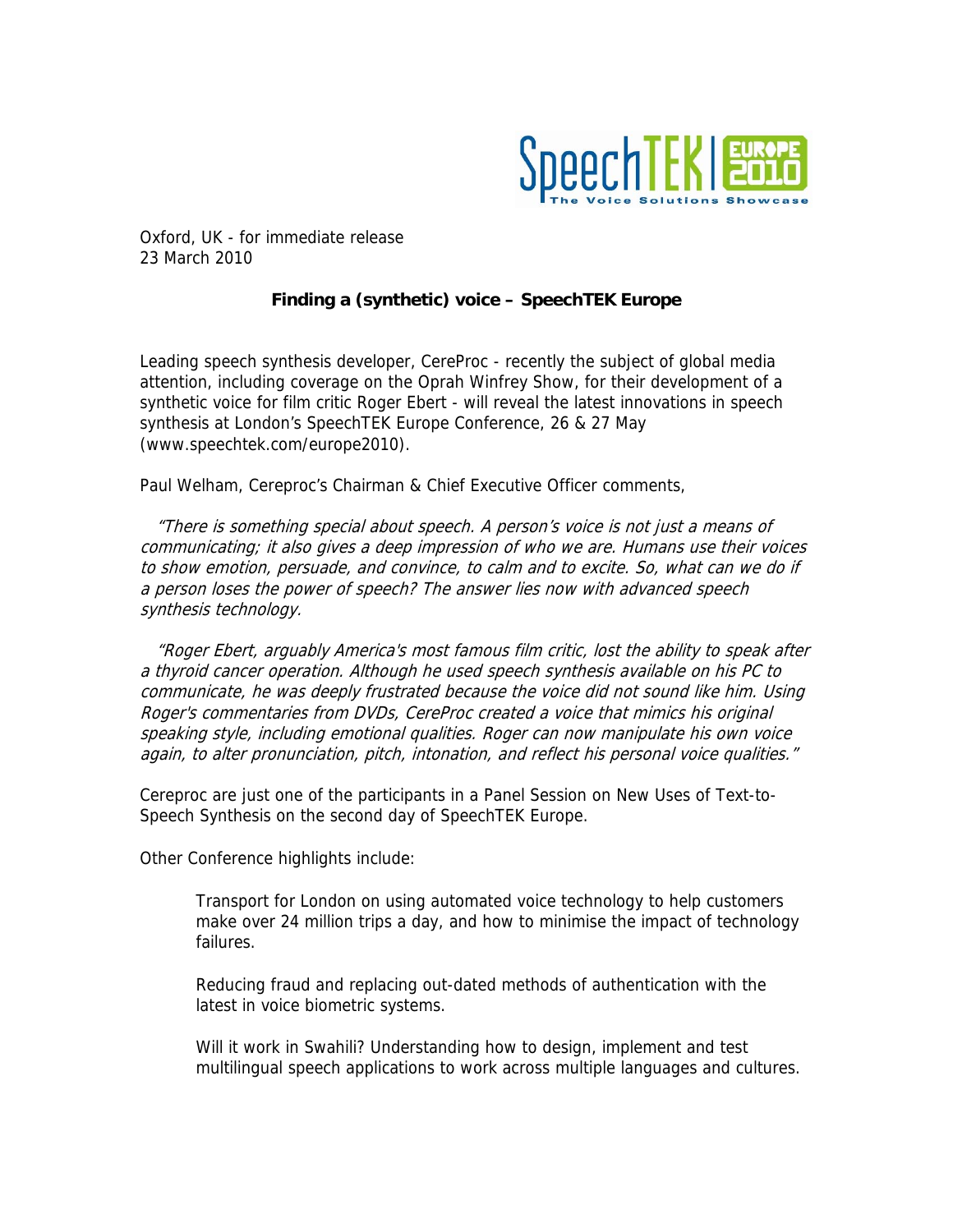Real world applications: a major UK bank on successful design documentation; and how the 'phone is being used to report diabetic readings and feedback patients' conditions.

Cutting edge advances in high definition voice, spontaneous speech, avatars – and how they are improving business performance and competitiveness.

This first-ever SpeechTEK Europe offers a global perspective on speech technology and its future, discussing and showcasing innovations, applications, services and solutions for those considering or already using this powerful range of technologies to improve customer service, increase business performance, and boost the bottom line.

But, whilst development and adoption of speech technology has been rapid, barriers and challenges still remain for the speech industry, and these are also addressed at SpeechTEK Europe. Caroline Leathem, Interaction Specialist at Verizon comments,

 "Overcoming the negativity associated with speech automation in contact centre solutions is a major challenge. There are still too many poor designs out there and if we, who understand the limitation of automated voice solutions, are frustrated by an IVR then you can bet your bottom dollar most other people will be. By recognising the importance of interaction design skills, planning regular usability test cycles, and making the technology do the work rather than the caller, we can increase people's confidence in speech technology as a whole."

Loquendo's Rosanna Duce believes more work is needed on usability,

 "The barriers are that choosing speech technology to solve a business issue - be it entrusting users to a voice-enabled IVR, adopting TTS as the voice of your device, or choosing a voice-dialling application - is still a difficult task and the reason for this is that the 'usability' of these applications is not often as 'user friendly' as they ought to be."

Conference Chair, Jim Larson, believes that standards remain an area of concern for the industry - and this will also be on the agenda at SpeechTEK Europe,

 "Development language standards [are needed] so that applications developed for a mobile device from one manufacturer can be used on devices from other manufacturers. VoiceXML 2.0 achieved this for voice-only applications. VoiceXML 3.0 and related W3C standards will hopefully do this for multimodal applications."

The full SpeechTEK Europe programme is available at: [www.speechtek.com/europe2010](http://www.speechtek.com/europe2010) along with registration information, details of registration savings, and free entry exhibition tickets.

- ends -

Editor's Notes –

SpeechTEK Europe 2010 26 & 27 May 2010, Copthorne Tara Hotel, London